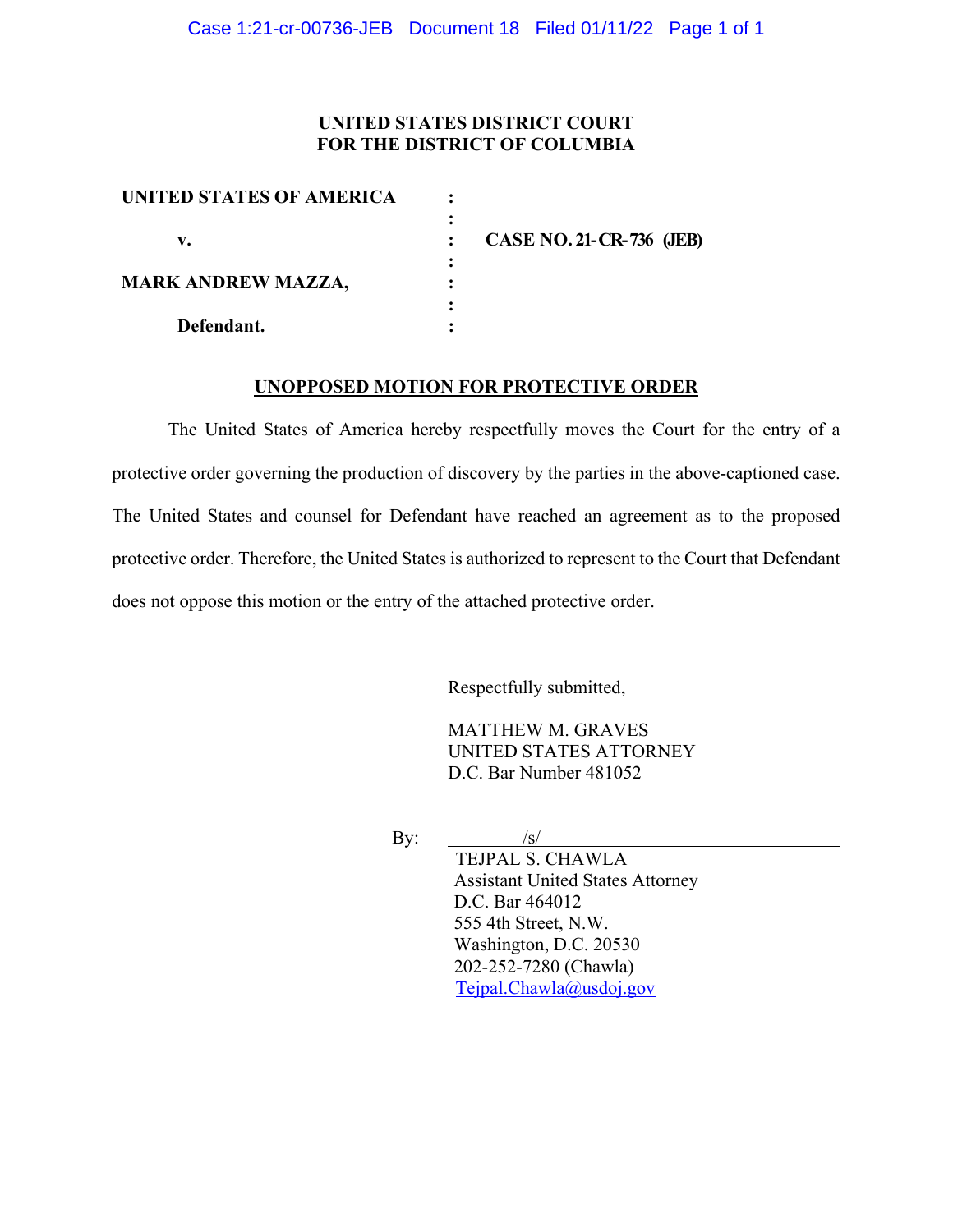### **UNITED STATES DISTRICT COURT FOR THE DISTRICT OF COLUMBIA**

| UNITED STATES OF AMERICA  |                                 |
|---------------------------|---------------------------------|
|                           |                                 |
| v.                        | <b>CASE NO. 21-CR-736 (JEB)</b> |
|                           |                                 |
| <b>MARK ANDREW MAZZA,</b> |                                 |
|                           |                                 |
| Defendant.                |                                 |

### **PROTECTIVE ORDER GOVERNING DISCOVERY**

To expedite the flow of discovery material between the parties and adequately protect the

United States' legitimate interests, it is, pursuant to the Court's authority under Fed. R. Crim. P.

16(d)(1) and with the consent of the parties, ORDERED:

1. **Materials Subject to this Order.** This Order governs materials provided by the

United States at any stage of discovery during this case and which the United States has

identified as either "Sensitive" or "Highly Sensitive." Examples of materials that the United

States may designate as "Sensitive" or "Highly Sensitive" pursuant to this Order include but are

not limited to:

- a. Personal identity information as identified in Rule 49.1 of the Federal Rules of Criminal Procedure, as well as telephone numbers, email addresses, driver's license numbers, and similar unique identifying information;
- b. Information regarding the government's confidential sources;
- c. Information that may jeopardize witness security;
- d. Contact information for, photographs of, and private conversations with individuals that do not appear to be related to the criminal conduct in this case;
- e. Medical or mental health records;
- f. Sources and methods law-enforcement officials have used, and will continue to use, to investigate other criminal conduct related to the publicly filed charges;
- g. Surveillance camera footage from the U.S. Capitol Police's extensive system of cameras on U.S. Capitol grounds;<sup>1</sup>
- h. Repair estimates from the Architect of the Capitol;

<sup>&</sup>lt;sup>1</sup> To be clear, this does not include footage from body worn cameras from other police departments that responded on January 6, 2021, the vast amount of which the United States will *not* designate as Sensitive or Highly Sensitive. (Body worn camera footage will be marked Sensitive or Highly Sensitive only if it contains material described in paragraph one above or for a similar reason not anticipated by this Order.)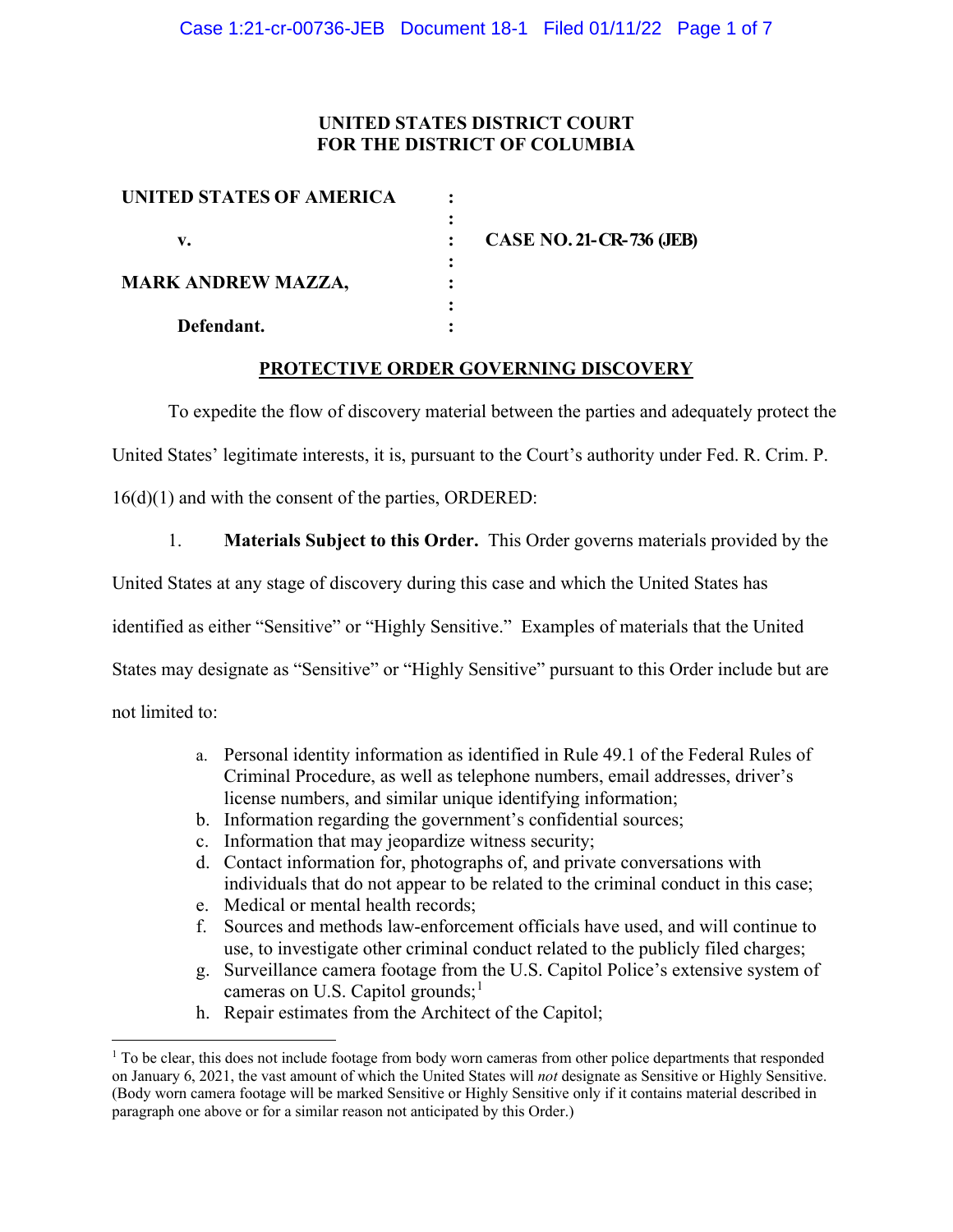i. Materials designated as "security information" pursuant 2 U.S.C. §1979; and

j. Tax returns or tax information.

This Order will not be used to designate materials as Sensitive or Highly Sensitive unless such designation is necessary for one of the reasons stated in this paragraph or for a similar reason not anticipated by this Order. The government agrees to make every effort to provide discovery in a manner that will allow for most discovery to be produced without such designations.

2. **Defendant.** Any reference to "Defendant" herein refers individually to each

defendant identified in the caption above.

3. **Legal Defense Team.** The "legal defense team" includes defense counsel

(defined as counsel of record in this case, including any post-conviction or appellate counsel)

and any attorneys, investigators, paralegals, support staff, and expert witnesses who are advising

or assisting defense counsel in connection with this case.

## 4. **Rules for the Handling of Sensitive and Highly Sensitive Materials.**

- a. **Limitations on Use.** Defendant and the legal defense team may use Sensitive and Highly Sensitive discovery materials solely in connection with the defense of this case and any other case connected to the events at the United States Capitol on January 6, 2021, including any post-conviction or appellate litigation, and for no other purpose, and in connection with no other proceeding, without further order of this Court.
- b. **Limitations on Dissemination.** No Sensitive or Highly Sensitive materials, or the information contained therein, may be disclosed to any persons other than Defendant, the legal defense team, or the person to whom the Sensitive or Highly Sensitive information solely and directly pertains or his/her counsel, without agreement of the United States or prior authorization from the Court.
- c. **Limitations on Reproduction.** Defendant, the legal defense team, and authorized persons shall not copy or reproduce the Sensitive or Highly Sensitive materials except in order to provide copies of the materials for use in connection with this case by Defendant, the legal defense team, the person to whom the Sensitive or Highly Sensitive information solely and directly pertains or his/her counsel, and other persons to whom the Court may authorize disclosure (collectively, "authorized persons").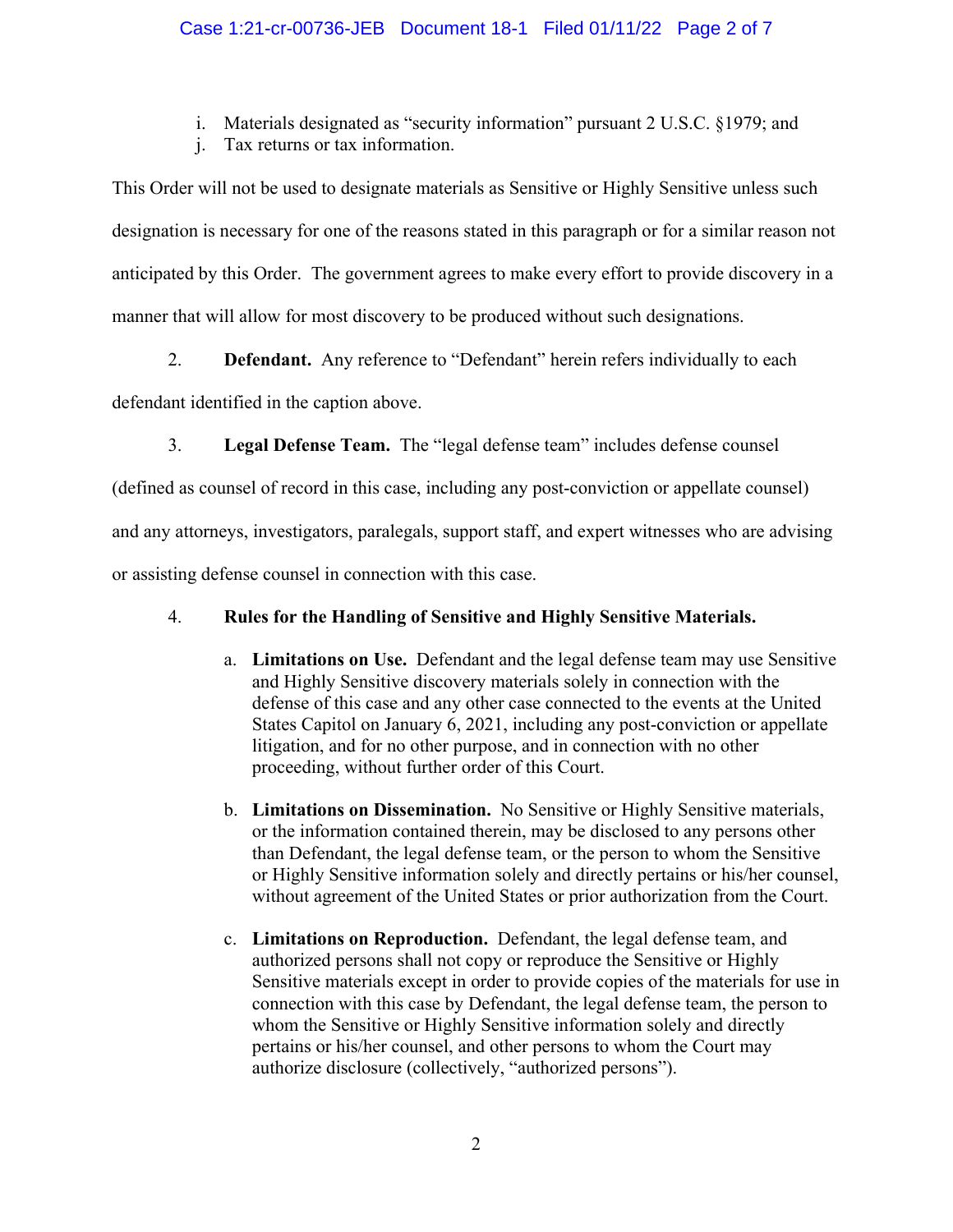If defense counsel provides Defendant access to Sensitive or Highly Sensitive materials, defense counsel must advise Defendant that Defendant may not record any personal identity information as identified in Rule 49.1 of the Federal Rules of Criminal Procedure or any telephone numbers, email addresses, driver's license numbers, and similar unique identifying information. By signing the attached affirmation, Defendant agrees not to do so.

Copies and reproductions, and any notes or records made in relation to the contents of the Sensitive and Highly Sensitive materials, are to be treated in the same manner as the original materials.

- d. **Court Filings.** Absent prior agreement by the parties or permission from the Court, no party shall disclose materials designated as Sensitive or Highly Sensitive in any public filing with the Court. Such materials shall be submitted under seal in accordance with Local Criminal Rule 49(f)(6). The Clerk of Court shall accept for filing under seal any filings made in compliance with that Rule and so marked by the parties pursuant to this Order.
- e. **Court Hearings.** The restrictions in this Order shall not limit either party in the use of the materials in judicial proceedings in this case. The procedures for use of designated Sensitive and Highly Sensitive materials during any hearing or the trial of this matter shall be determined by the parties and the Court in advance of the hearing or trial. No party shall disclose materials designated Sensitive or Highly Sensitive in open court without agreement by the parties that such materials may be disclosed in open court or prior authorization by the Court.

## 5. **Additional Rules for Handling of Sensitive Materials.** The following

additional terms apply to Sensitive materials:

a. **Storage.** Sensitive materials must be maintained in the custody and control of Defendant, the legal defense team, and authorized persons. This restriction shall not apply to the person to whom the Sensitive information solely and directly pertains or his/her attorney.

## 6. **Additional Rules for Handling of Highly Sensitive Materials.** The following

additional rules apply to Highly Sensitive materials:

a. **Additional Limitations on Dissemination.** Defense counsel may not provide a copy of Highly Sensitive materials to Defendant or permit Defendant to view such materials unsupervised by defense counsel or an attorney, investigator, paralegal, or support staff person employed by defense counsel. The parties agree that defense counsel or an attorney, investigator, paralegal,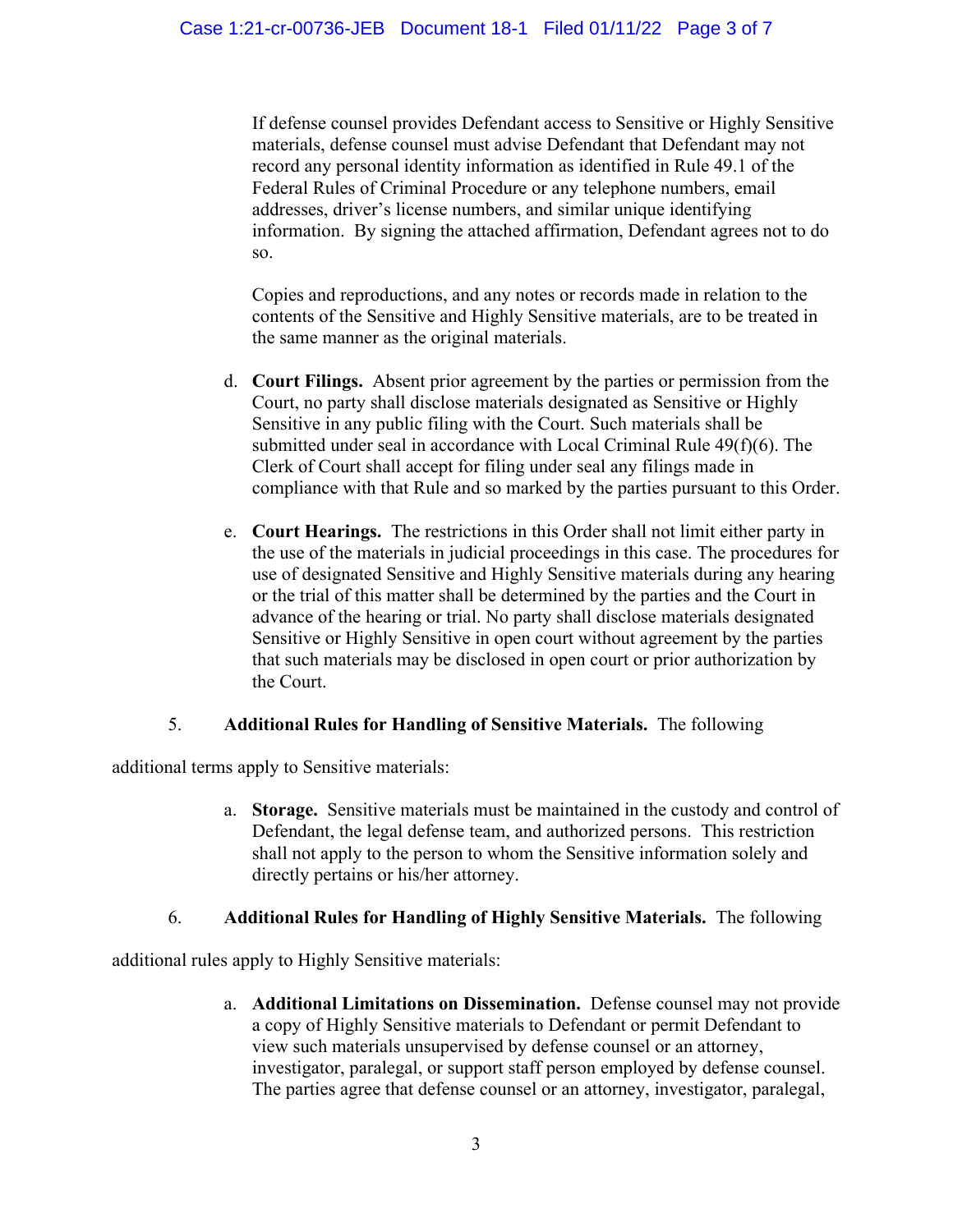or support staff person employed by defense counsel, may supervise Defendant by allowing access to Highly Sensitive materials through a cloudbased delivery system that permits Defendant to view the materials but does not permit Defendant the ability to download; provided that, prior to doing so, defense counsel first provides notice to the United States and allow the United States to file an objection with the Court if no agreement is reached.

- b. **Additional Limitations on Reproduction.** Counsel agrees that prior to showing materials to Defendant designated as Highly Sensitive, counsel or an attorney, investigator, paralegal, or support staff person employed by defense counsel will read Defendant the relevant parts of this Order, and remind Defendant of the consequences of violating the Order. If Defendant takes notes regarding Highly Sensitive materials, counsel or an attorney, investigator, paralegal, or support staff person employed by defense counsel must take reasonable steps to determine whether Defendant has copied any personal identity information as identified in Rule 49.1 of the Federal Rules of Criminal Procedure or any telephone numbers, email addresses, driver's license numbers, and similar unique identifying information.
- c. **Storage.** Highly Sensitive materials must be maintained in the custody and control of the legal defense team and authorized persons. This restriction shall not apply to the person to whom the Highly Sensitive information solely and directly pertains or his/her attorney.

7. **Viewing by Incarcerated Defendants.** If Defendant is in the custody of the

United States Marshals Service, defense counsel is authorized to provide a copy of discovery materials to the appropriate point of contact so that the defendant can view the discovery materials, subject to the terms of this Order.

8. **Disputes.** The parties shall make a good faith effort to resolve any dispute about a sensitivity designation before requesting the Court's intervention. The United States may agree to remove or reduce a sensitivity designation without further order of this Court. Whenever the redaction of specified information will resolve the basis for which a sensitivity designation was applied, the United States will agree to redaction, and such redaction will render the materials no longer subject to this Order. Any agreement to reduce or remove a sensitivity designation or to redact specific information shall be memorialized in writing.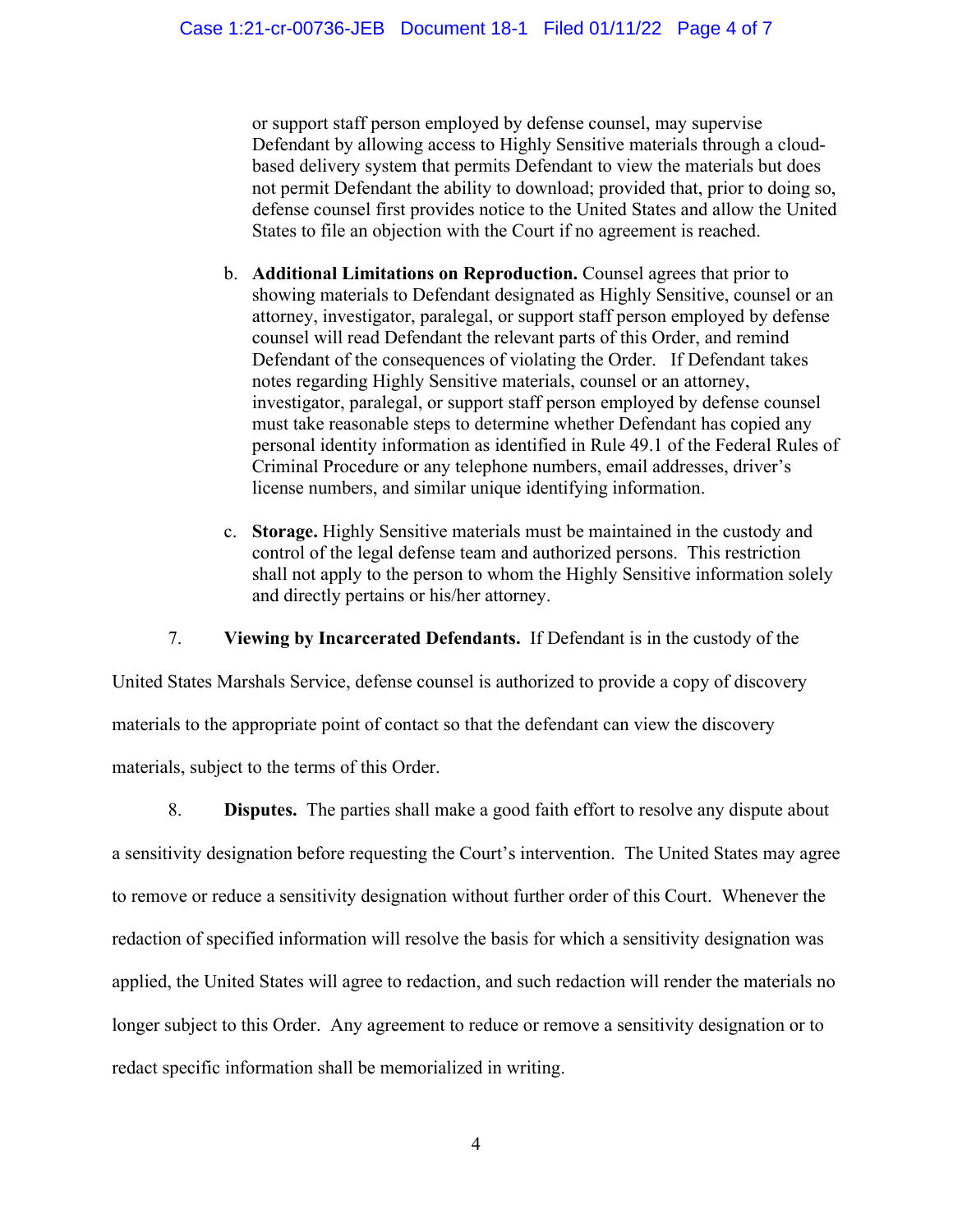#### Case 1:21-cr-00736-JEB Document 18-1 Filed 01/11/22 Page 5 of 7

9. **Modification Permitted.** Nothing in this Order shall prevent any party from seeking modification of this Order nor prevent the defense from contesting a sensitivity designation. The parties agree that the burden of demonstrating the need for a protective order remains with the government at all times.

10. **Failure not Waiver.** The failure by the United States to designate any materials as Sensitive or Highly Sensitive upon disclosure shall not constitute a waiver of the United States' ability to later designate the materials as Sensitive or Highly Sensitive but the government must separately identify and memorialize the changed status of those materials in writing.

11. **Automatic Exclusions from this Order.** This Order does not apply to materials that:

- a. Are, or later become, part of the public court record, including materials that have been received in evidence in this or other public trials or hearings;
- b. Were derived directly from Defendant or that pertain solely to Defendant. Examples of such materials include Defendant's own financial records, telephone records, digital device downloads, social media records, electronic communications, arrest records, and statements to law enforcement; <sup>2</sup> and
- c. Materials that the defense obtains by means other than discovery.
- 12. **Government's Discovery Obligations.** Nothing in this Order modifies the

United States' obligations at any stage of discovery in this case pursuant to Federal Rules of

Criminal Procedure 16 and 26.2, Local Criminal Rule 5.1, 18 U.S.C. § 3500 (the Jencks Act),

and the government's general obligation to produce exculpatory and impeachment information in

criminal cases.

 $2$  Discoverable materials that were derived directly from Defendant or that pertain solely to Defendant are exempt from this Order regardless of whether the United States has designated any such materials as "Sensitive" or "Highly Sensitive" because the same materials are being provided or made available to co-defendants or other persons charged in connection with the events at the United States Capitol on January 6, 2021.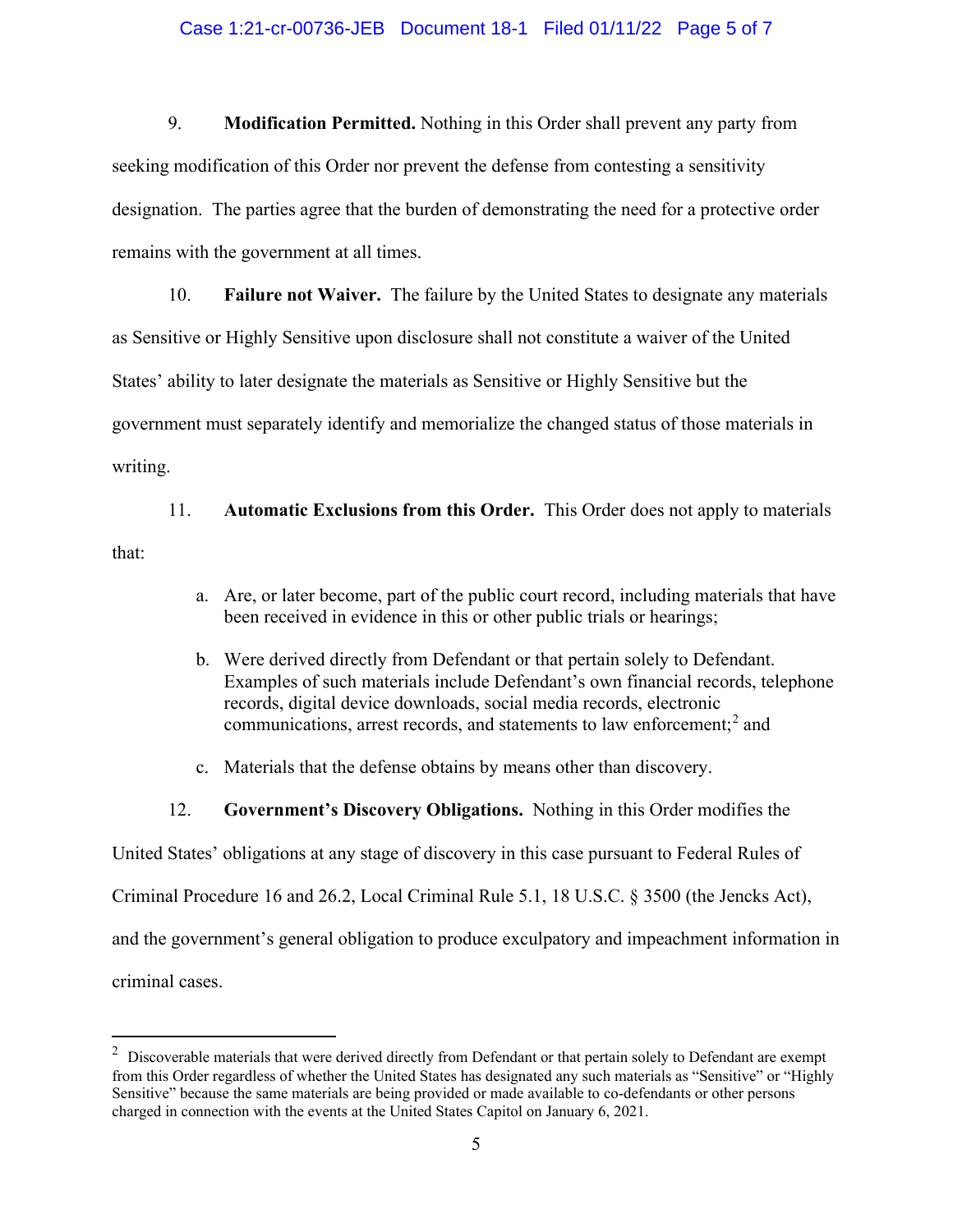#### Case 1:21-cr-00736-JEB Document 18-1 Filed 01/11/22 Page 6 of 7

13. **Defense Counsel's Obligations.** Defense counsel must provide a copy of this Order to, and review the terms of this Order with, members of the legal defense team, Defendant, and any other person, before providing them access to Sensitive or Highly Sensitive materials. Defense counsel must obtain a fully executed copy of Attachment A before providing Defendant access to Sensitive or Highly Sensitive materials, and must file a copy with the Court within one week of execution.

14. **No Ruling on Discoverability or Admissibility**. This Order does not constitute a ruling on the question of whether any particular material is properly discoverable or admissible and does not constitute any ruling on any potential objection to the discoverability or admissibility of any material.

15. **Duration.** The terms of this Order shall remain in effect after the conclusion of this case and the parties shall be bound by it unless otherwise ordered by the Court.

**SO ORDERED** this \_\_\_\_\_ day of \_\_\_\_\_\_\_\_\_\_, 2022.

HONORABLE JAMES E. BOASBERG United States District Judge

\_\_\_\_\_\_\_\_\_\_\_\_\_\_\_\_\_\_\_\_\_\_\_\_\_\_\_\_\_\_\_\_\_\_\_\_\_